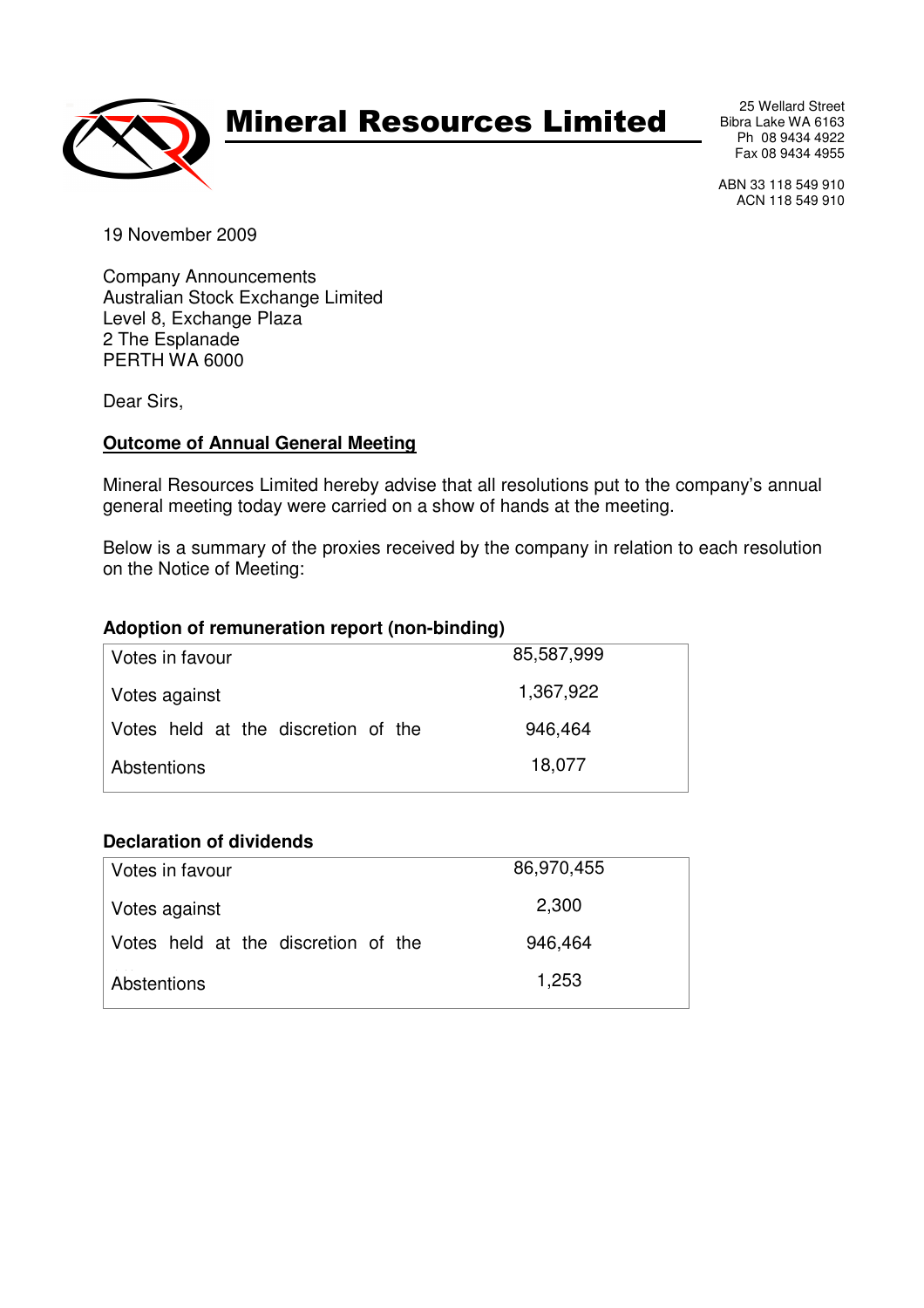

## Mineral Resources Limited

25 Wellard Street Bibra Lake WA 6163 Ph 08 9434 4922 Fax 08 9434 4955

ABN 33 118 549 910 ACN 118 549 910

## **Re-election of director – Joe Ricciardo**

| Votes in favour                     | 84,898,952 |
|-------------------------------------|------------|
| Votes against                       | 6,900      |
| Votes held at the discretion of the | 949,464    |
| Abstentions                         | 9,396      |

### **Adoption of senior share purchase plan**

| Votes in favour                     | 33,773,665 |
|-------------------------------------|------------|
| Votes against                       | 973,636    |
| Votes held at the discretion of the | 538,740    |
| Abstentions                         | 4,970      |

### **Issue of shares to Mark Dutton under the senior employee share purchase plan**

| Votes in favour                     | 80,175,350 |
|-------------------------------------|------------|
| Votes against                       | 6,806,321  |
| Votes held at the discretion of the | 538,740    |
| Abstentions                         | 5,327      |

### **Renewal of employee option plan**

| Votes in favour                     | 33,885,978 |
|-------------------------------------|------------|
| Votes against                       | 859,966    |
| Votes held at the discretion of the | 538,740    |
| Abstentions                         | 6,327      |